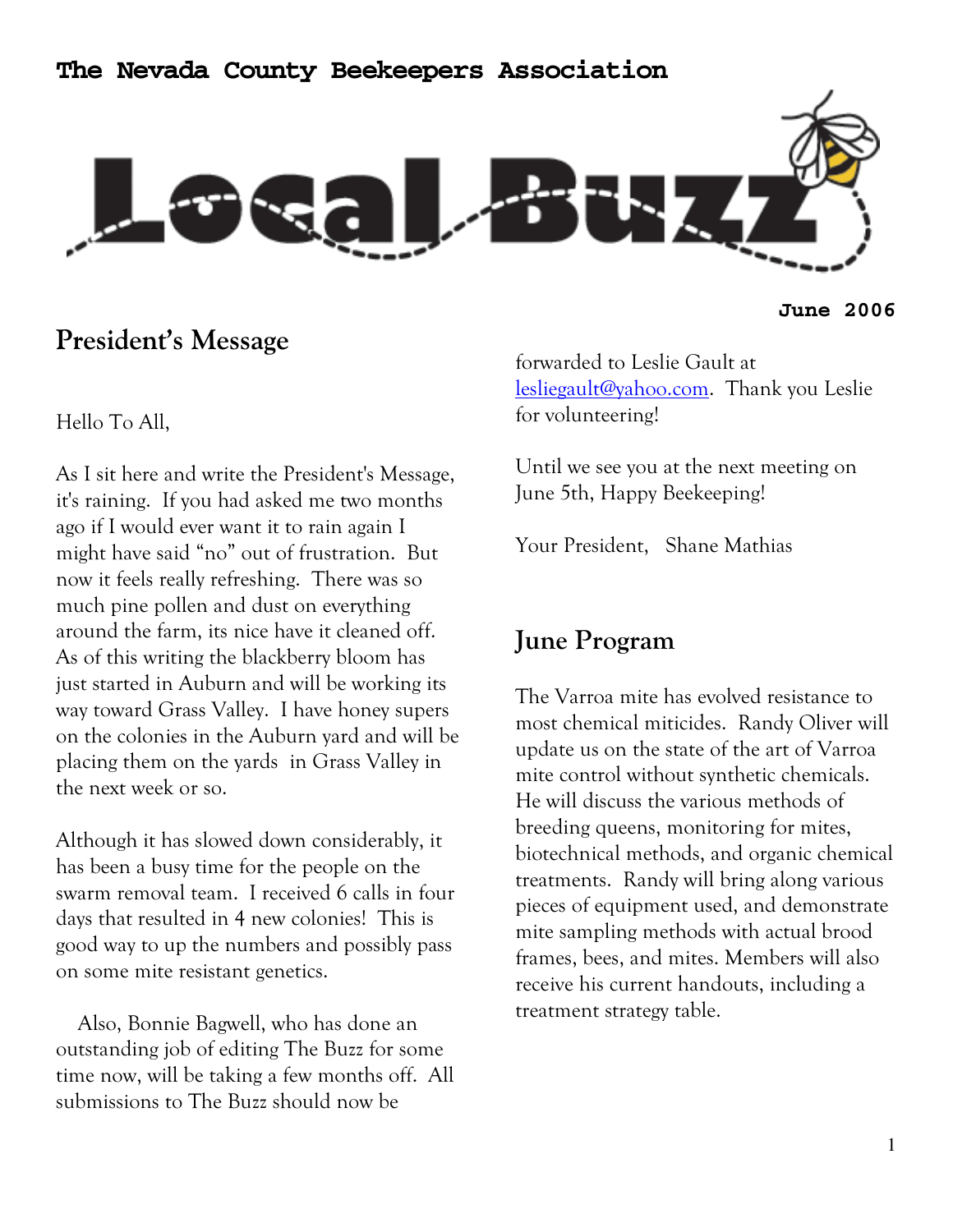## **Bee Bits**

By Randy Oliver

In preparation for this column, I reread last month's. What an amazing change in the weather-we skipped the entire season of Spring, and went straight to hot, dry Summer! As I write this though, thunderstorms are dumping rain and giving us some respite from the heat. The sudden change from cold and wet to hot and dry was a real stress on many plants, but gave some intense nectar flows during fruit bloom. The early heat is also getting wax moth going strong, so check on any stored dark combs before they're destroyed.

I've been working long hours in the beeyards trying to make up for lost time, working bees 'til it's dark. We've been making nucs like mad in order to fill orders, and to make up our own increase. Despite the poor weather earlier, the cell builders have been producing wonderful queen cells, and we're getting big, fat new queens. Pollen flows have been intense, and the nucs are building up well.

I'm very excited about my best breeder queen (I've dubbed her the "Dream Queen"). We've tried quite a few different lines of bees these past few years, in search of a mite-resistant line that was also a good producer. The daughters of Dream Queen outperform every other line in mite resistance, AFB and chalkbrood resistance, buildup, and honey production, and are also gentle to work with!!! As you might expect, I'm grafting mainly off her and her best daughters.

Mite levels this year seem low, so I asked Eric Mussen if he's gotten similar reports from

other beekeepers. The answer was "yes." There is no end to surprises concerning the Varroa mite! We had a similar year about four years ago, when no one had problems with mites, then they returned with a vengeance the next year. I've seen another report of yearly levels in Georgia, where mite level again fluctuated greatly. This is a mystery to me, since the mites live in a relatively stable environment (the brood nest at 94°F) and the bees have the same brood cycle each year. I've yet to hear any explanation as to why mite levels fluctuate year to year.

I've had some groups over to my beeyard for demonstrations. It always amazes folks as to the different tastes of honey in the combs. It's easy to pick up a single comb and find two or more different colors (and flavors) of stored honey. I even found a dark yellow honey this spring that fluoresced bright green when tipped toward the sun! As I write this column, the black locust is in full bloom along the Golden Center Freeway, and blackberry blossoms are opening at the lower elevations. All the elements are in place for a good honeyflow from wildflowers, blackberry, and perhaps yellow star thistle, so make sure you give the bees adequate room right now, and don't let them run out of space.

Swarm season was intense in the Valley, but does not seem so up here so much. I'm not sure why, since any of my colonies that were not split have been building swarm cells like mad, and several swarmed from mid-May on.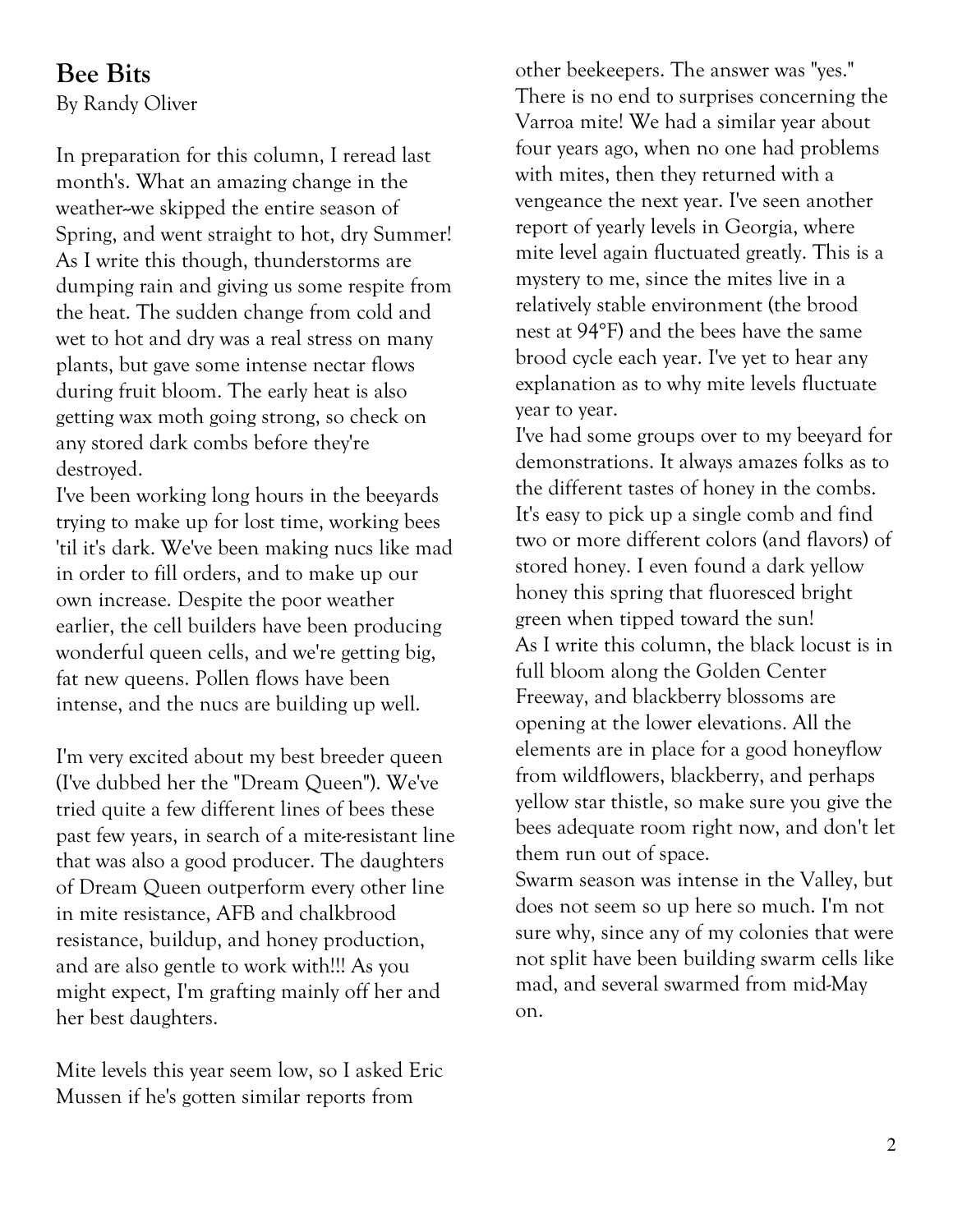# **May Minutes**

President Shane Mathias opened with Q&A comments. Honey flow is good in some areas-check your honey supers. Check deep supers to make sure queen has empty cells. Some hives are packed with honey and pollen. Permadent now makes foundation which draws out smaller 4.9 mm cells instead of usual 5.1 mm cells--may result in warmer packed brood unfavorable to mites. County administration wants to charge the Ag Comm office rent. If so, we have alternative--Helling county library will rent us meeting room first Mondays for \$5-no storage, but no insurance. MOTION Oliver: Contract with Helling library: Pass voice vote. Finance: J Brisson: March \$2117.90; Inc 137; Exp95.14; March End Bal \$2160.08. April Inc\$129.50; Exp \$25; April End Bal \$2264.58 Program: Dr. Eric Mussen UCD entomology. American Foulbrood: many strains now terramycin resistant--Tylan OK for treatment, not as prophylactic preventive. There is a diagnostic kit. Research now on probiotic bacteria to prevent infection. Tracheal mites can cause entire hive to abscond. Varroa mites in large numbers can collapse colony, spread Deformed Wing virus and Sacbrood. Thymol gel "Apiguard" soon in CA, will kill Varroa and tracheal mites. Small Hive Beetles invade beehives; larvae eat pollen, honey, brood. Submitted by Jack Meeks, Secretary



### **Sacramento Beekeeping Supplies**

- Complete line of all beekeeping supplies
- Candle making supplies (molds, wicks, dyes, scents)
- Glycerin soap making supplies (soap base, molds, scents, and dyes)
- Honeycomb sheets for rolling candles (50 colors and in smooth)
- Beeswax and paraffin, special container candle wax
- Gifts, books, ready made candles 2110 X Street, Sacramento, CA 95818 **(916) 451 – 2337** fax (916) 451 – 7008 email:sacbeek@cwnet.com Open Tuesday through Saturday 9:30 – 5:30 MAIL ORDERS RECEIVE QUICK SERVICE

# **Powdered Sugar Treatments – A Good Thing**

By Janet Brisson

 A few weeks ago, about a week before the raspberries bloom, we decided to do another powdered sugar treatment. We have been leaving our sub-boards (sticky board) out to allow for total ventilation and our last mite counts were really low. We had split our 5 hives into ten and requeened the splits with queen cells.

 I had a problem with one of the splits. The queen cell was put in a cell guard, a little red plastic mesh piece that you slide the cell into. If you do this, make sure it's straight. When we looked in the hive about 10 days later, we found the dead queen stuck in the cage. Somehow the queen cell twisted so the end was hitting the size. She was able to uncap, but not to leave the cage.

 I immediately requeened with another very ripe cell and waited another 10 days.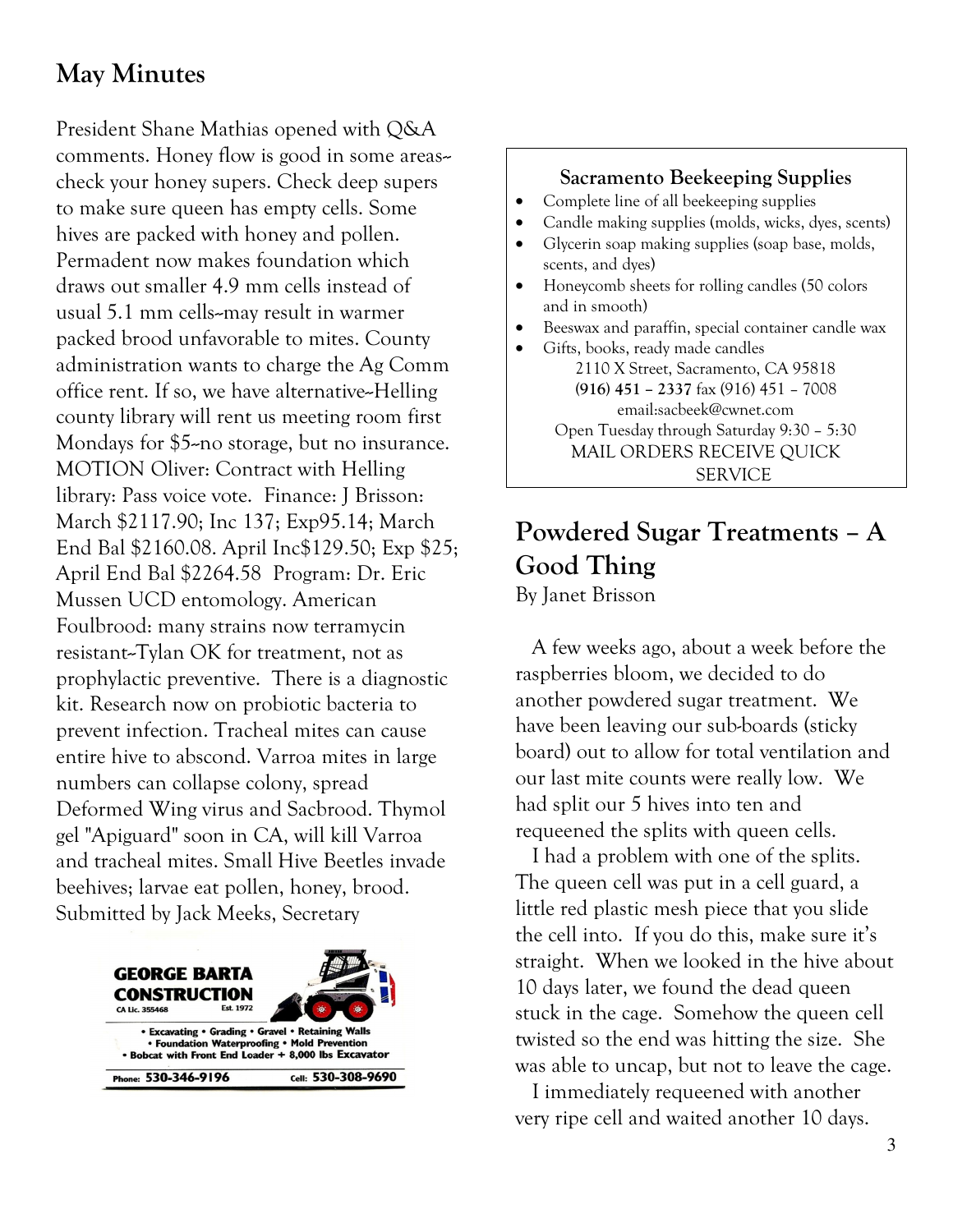No queen, no eggs, nothing. It has been 3 weeks without a queen.

 The raspberries look like they will start blooming in a week, so we decided to do one more treatment on all hives, even though the counts had been low.

 In went the sub-boards, no oil or sticky since we're doing this treatment. We didn't split the supers, just poured the sugar on top of the frames of the top super. The next day I removed the boards and checked the powdered sugar. There were hardly any mites, maybe 20 at the most, in all except that problem split. There were maybe 100 mites on that board. Why all of the sudden did we get this mite explosion?

 We had a broodless hive. All the mites were Phoretic. All capped brood hat hatched and no place for the mites to hide. This is when a powdered sugar treatment would be most effective. We probably captured 95% of the mites.

 There are a lot of beekeepers who will kill their queens (or cage them) in the summer and wait 3 weeks before requeening. Using powdered sugar right after requeening is the perfect timing for knocking down most of the mites. You would only need to treat once.

 After the third treatment on the infested hive, wait 5 days before greasing up your subboards and inserting. We found after a treatment, the mite drops are much higher for a few days after. The powered sugar promotes grooming for a few days and you would not get an accurate count.

#### **Cottage Cosmetics**

 A how-to guide for making fine olive oil soap and all natural personal care products using beeswax is available from local author and herbalist, Linnie McNaughton. Detailed instructions are included. To order send check for \$15(Cost of book is \$12, plus shipping and tax) to: GREEN BLESSINGS 21055 Dog Bar Rd., Grass Valley 95949 or call (530) 906-0831 or e-mail at greenblessings@infostations.com.

## **W.A.S. Conference July 24-27**

The Western Apicultural Society will hold its annual conference this year at the Pea Soup Andersen's conference center in Buellton, California, July 24-27. The conference schedule looks exciting, with over four days of cutting edge speakers, social events, tours, and dining, and postconvention events. We're lucky to have the conference relatively close this year—for more information send an email to the conference organizer Adrian Wenner at wenner@lifesci.ucsb.edu and ask for conference registration materials (they apparently don't have a website yet.), or call him at (805) 963-8508.